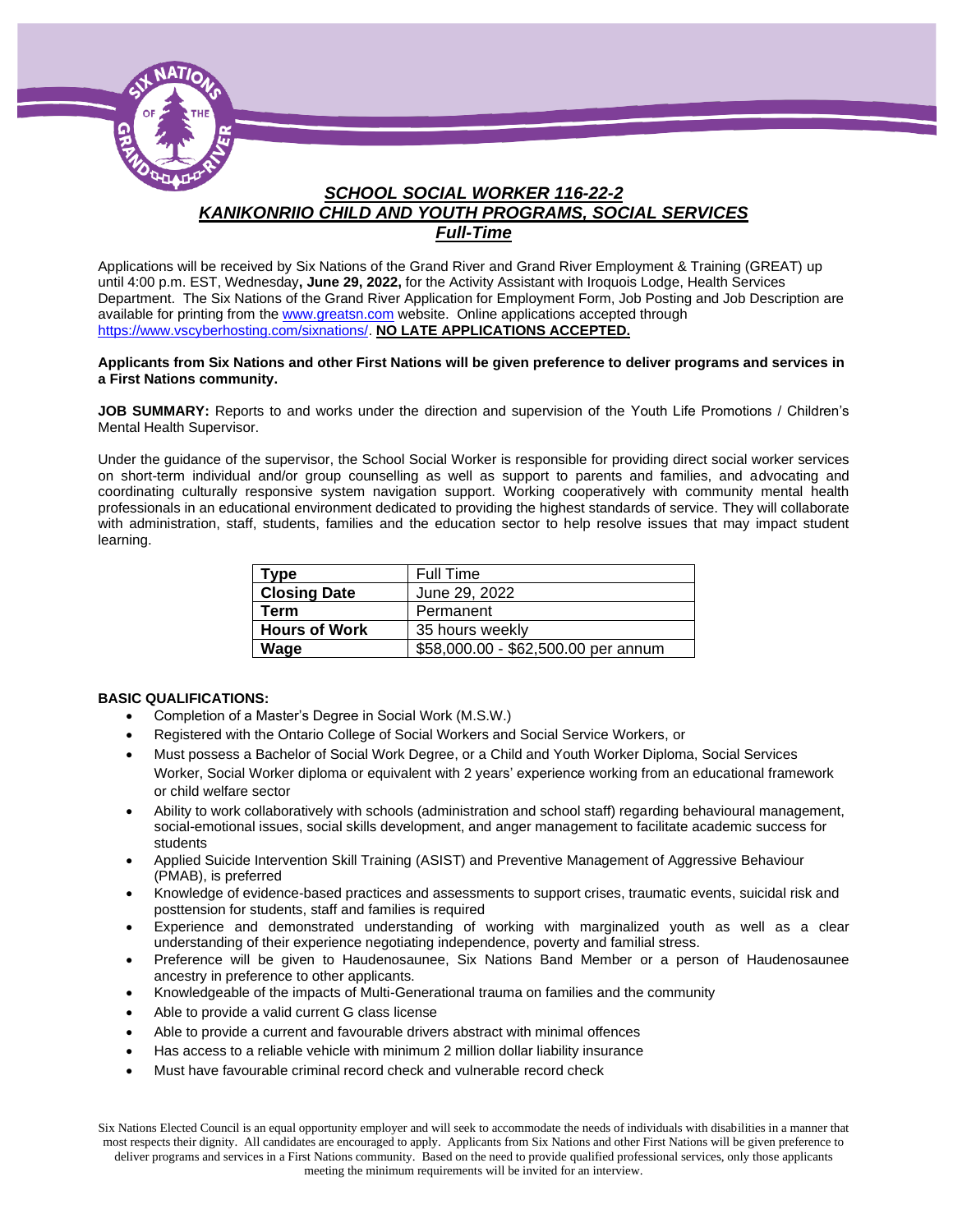### **SUBMISSION PROCEDURE: (Choose one method ONLY):**

#### **Method #1: Online**

- 1. Please visit[: https://www.vscyberhosting.com/sixnations/](https://www.vscyberhosting.com/sixnations/) to access our job board and follow the directions to apply.
- 2. Please ensure all required documents are provided/uploaded with your application package, which include:
	- a. Cover letter including your band name and number (if applicable). Please indicate in your letter how your education and experience qualifies you for this position.
	- b. Recent resume clearly identifying that you meet the Basic Qualifications of this position as stipulated above.
	- c. Copy of your education diploma/degree/certificate and transcript.
- 3. If you have any questions or need assistance please reach out to Lesleigh Rusnak, Staffing Officer at 519-445-2223 ext 4343 or via email at **StaffHR@sixnations.ca.**

#### **Method #2: GREAT – Applications must include all of the following:**

- 1. Printed, filled in and authorized Six Nations of the Grand River Application for Employment Form.
- 2. Cover letter including your band name and number (if applicable). Please indicate in your letter how your education and experience qualifies you for this position.
- 3. Recent resume clearly identifying that you meet the Basic Qualifications of this position as stipulated above.
- 4. Photocopy of your education diploma/degree/certificate and transcript.
- 5. Place all documents listed above in a sealed envelope and mail to or drop off at:

**School Social Worker – Full-Time – 116-22-2**

c/o Reception Desk Grand River Employment & Training (GREAT) P.O. Box 69, 16 Sunrise Court Ohsweken, Ontario N0A 1M0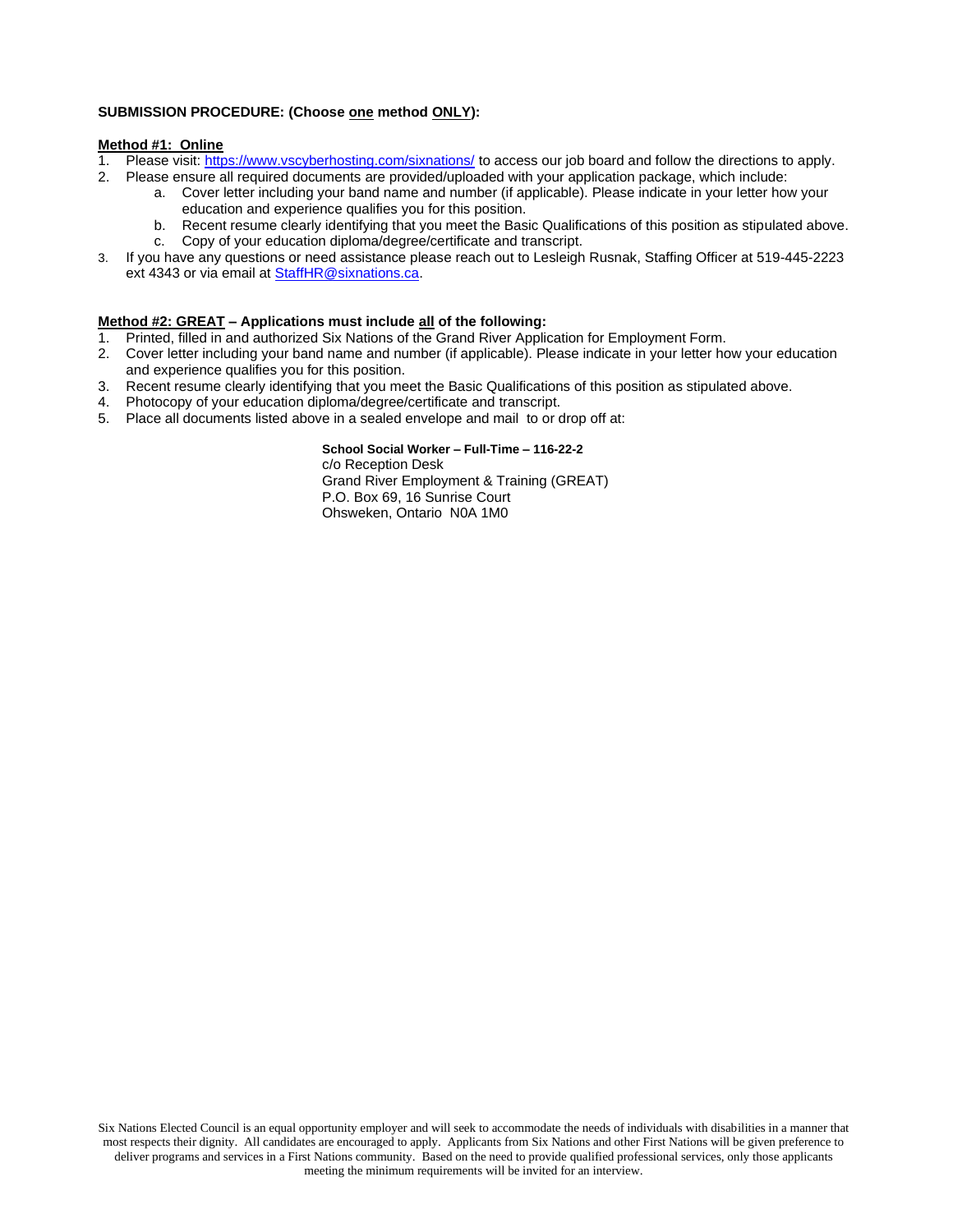

### **SCHOOL SOCIAL WORKER YOUTH LIFE PROMOTIONS/CHILDREN'S MENTAL HEALTH UNIT SIX NATIONS SOCIAL SERVICES**

## **REPORTING RELATIONSHIP:**

Reports to and works under the direction and supervision of the Youth Life Promotions / Children's Mental Health Supervisor.

## **PURPOSE AND SCOPE OF THE POSITION:**

Under the guidance of the supervisor, the School Social Worker is responsible for providing direct social worker services on short-term individual and/or group counselling as well as support to parents and families, and advocating and coordinating culturally responsive system navigation support. Working cooperatively with community mental health professionals in an educational environment dedicated to providing the highest standards of service. They will collaborate with administration, staff, students, families and the education sector to help resolve issues that may impact student learning.

### **QUALIFICATIONS**

- Completion of a Master's Degree in Social Work (M.S.W.)
- Registered with the Ontario College of Social Workers and Social Service Workers, or
- Must possess a Bachelor of Social Work Degree, or a Child and Youth Worker Diploma, Social Services Worker, Social Worker diploma or equivalent with 2 years' experience working from an educational framework or child welfare sector
- Ability to work collaboratively with schools (administration and school staff) regarding behavioural management, social-emotional issues, social skills development, and anger management to facilitate academic success for students
- Applied Suicide Intervention Skill Training (ASIST) and Preventive Management of Aggressive Behaviour (PMAB), is preferred
- Knowledge of evidence-based practices and assessments to support crises, traumatic events, suicidal risk and posttension for students, staff and families is required
- Experience and demonstrated understanding of working with marginalized youth as well as a clear understanding of their experience negotiating independence, poverty and familial stress.
- Preference will be given to Haudenosaunee, Six Nations Band Member or a person of Haudenosaunee ancestry in preference to other applicants.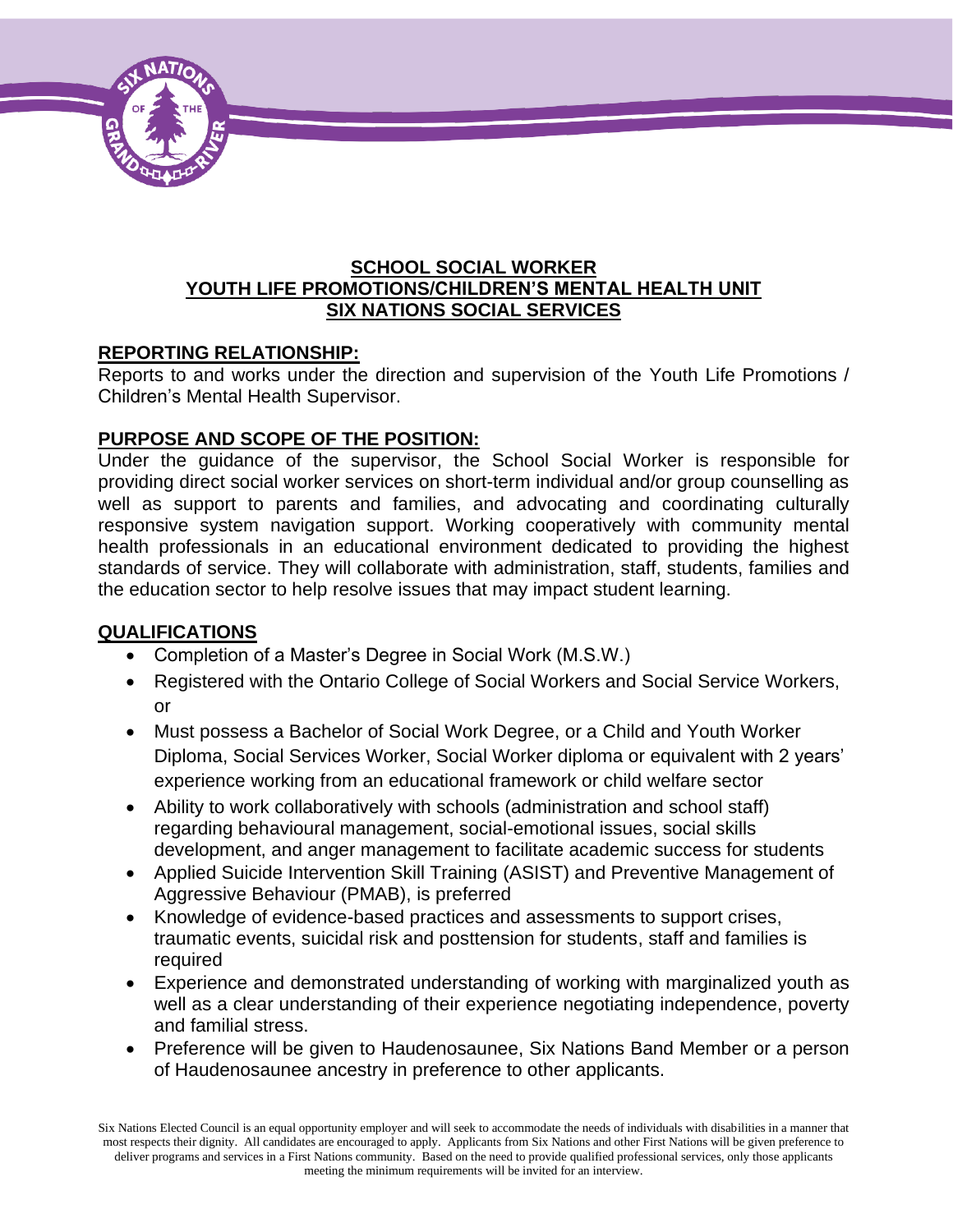- Knowledgeable of the impacts of Multi-Generational trauma on families and the community
- Able to provide a valid current G class license
- Able to provide a current and favourable drivers abstract with minimal offences
- Has access to a reliable vehicle with minimum 2 million dollar liability insurance
- Must have favourable criminal record check and vulnerable record check
- Will be thoroughly familiar with relevant legislation, regulations and guidelines

# **Other Preferred Qualifications**

- Excellent verbal and written communication and interpersonal skills
- Excellent computer skills and proficient in current business and data collection software, Microsoft Office, data entry, Internet, and social media
- Strong knowledge of the current community education system
- Excellent written and verbal communication skills with demonstrated ability to write clear concise reports, computer literate, and the ability to meet deadlines and other administrative requirements
- Ability to maintain effective working relationships
- Aware of community diversity concerning culture, values and customs
- Will be knowledgeable about the native culture, language and traditions of Six **Nations**
- Ability to work independently and as a member of a team
- Experience working with families and children in a community setting
- A satisfactory Police Records Check and vulnerable sector check

# **DUTIES AND RESPONSIBILITIES:**

# **1. TECHNICAL:**

- Provides direct services and/or consultation in mental health promotion, prevention and intervention to students, staff and families
- Provides risk assessments and developing risk-management plans for students who exhibit violent behaviours that put themselves and/or others at risk
- Responds, conducts risk assessments, and supports crises and traumatic situations
- Works collaboratively with schools (administration and school staff) regarding behavioural management, social-emotional issues, social skills development, and anger management to facilitate academic success for students
- Liaises with community agencies to ensure effective responses to students and families
- Offers clinical crisis intervention and support to students and families
- Provides support in responses to crisis/tragic events

# **2. ADMINISTRATIVE:**

- Follow procedures and practices related to, but not limited to, case management, informed consent, confidentiality and record keeping
- Maintains service statistics and monthly reports to the immediate supervisor
- Acting as a navigator for eligible children and youth within the school system and help to resolve issues that impact student learning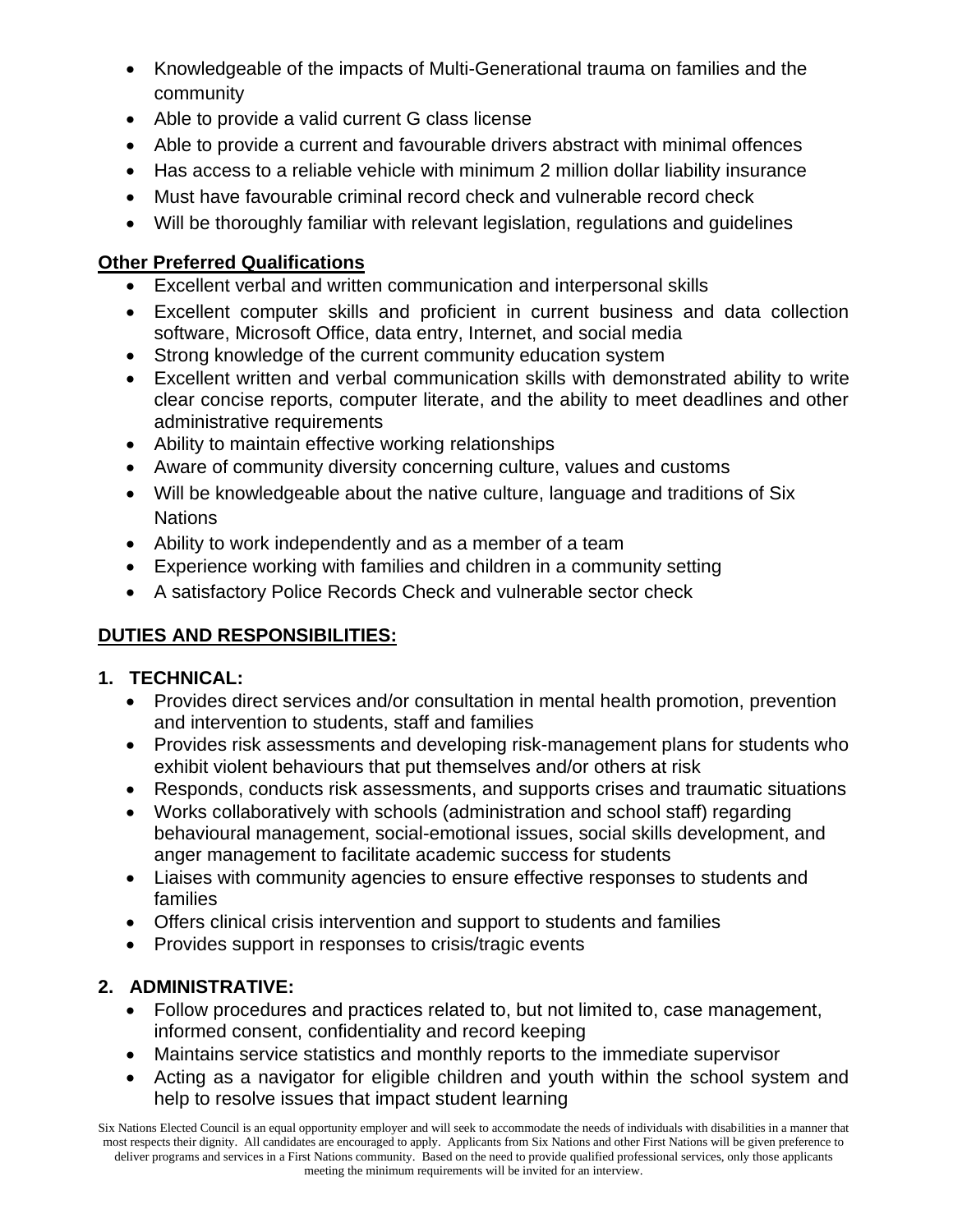- Facilitating access to existing educational supports and resources in the school system or community by providing information and referrals that address individual needs and reinforce strengths
- Monitors student academic performance, behaviour and attendance and assists with appropriate interventions

• **Other Related Duties:**

Any other related duties as assigned by the Youth Life Promotions / Children's Mental Health Supervisor which includes, but is not limited to, participation in the Six Nations Emergency Response Plan, Crisis Services and the Tragic Events Response Team.

## **COMMUNICATIONS & LIAISON:**

- Enhances relationships with the education systems, community resources and collaboration with existing community-based programs and services as well as by collaborating with health and social services systems, and programs, service providers and communities.
- Fosters communication and linkages with community agencies/organizations to improve access and mitigate barriers to educational services and supports.
- Meets with students and supporting adults (e.g. caregivers, teachers, counsellors, case workers), which may occur in educational or community based settings.
- Builds system capacity among society and educational staff on how to better meet the educational needs of children.
- Maintains confidentiality and ensures compliance following Personal Health Information Protection Act (PHIPA) and the Personal Information Protection and Electronic Documents Act *(*PIPEDA) legislation regulations.
- Participates in team approaches to resolving such issues, conflicts and problems that may arise in the process of providing support services.

# **WORKING CONDITIONS:**

- Work involves mental stress, requires interaction with the public and staff, subject to deadlines, interruptions, and some unscheduled work hours, evening and weekend hours, and the ability to take direction, and work effectively and independently.
- Possible travel inside and outside of the community using personal vehicles.

# **WORKING RELATIONSHIPS:**

- Must be able to work independently and as a team player within the Six Nations Social Services organization, and specifically with the Youth Life Promotions/Children's Mental Health Unit.
- Establishing positive, collaborative working relationships and linkages among societies, schools/school boards/school authorities, and community service providers.
- Assisting in the establishment of interagency working relationships in respect to the delivery of community support services to members.
- Receives supervision, instruction, direction and guidance in planning, priorities and interactions to ensure tasks are done efficiently and effectively.

# **With the community and other agencies**

• Provides information and assistance, and cultural training to support the Indigenous child and youth.

Six Nations Elected Council is an equal opportunity employer and will seek to accommodate the needs of individuals with disabilities in a manner that most respects their dignity. All candidates are encouraged to apply. Applicants from Six Nations and other First Nations will be given preference to deliver programs and services in a First Nations community. Based on the need to provide qualified professional services, only those applicants meeting the minimum requirements will be invited for an interview.